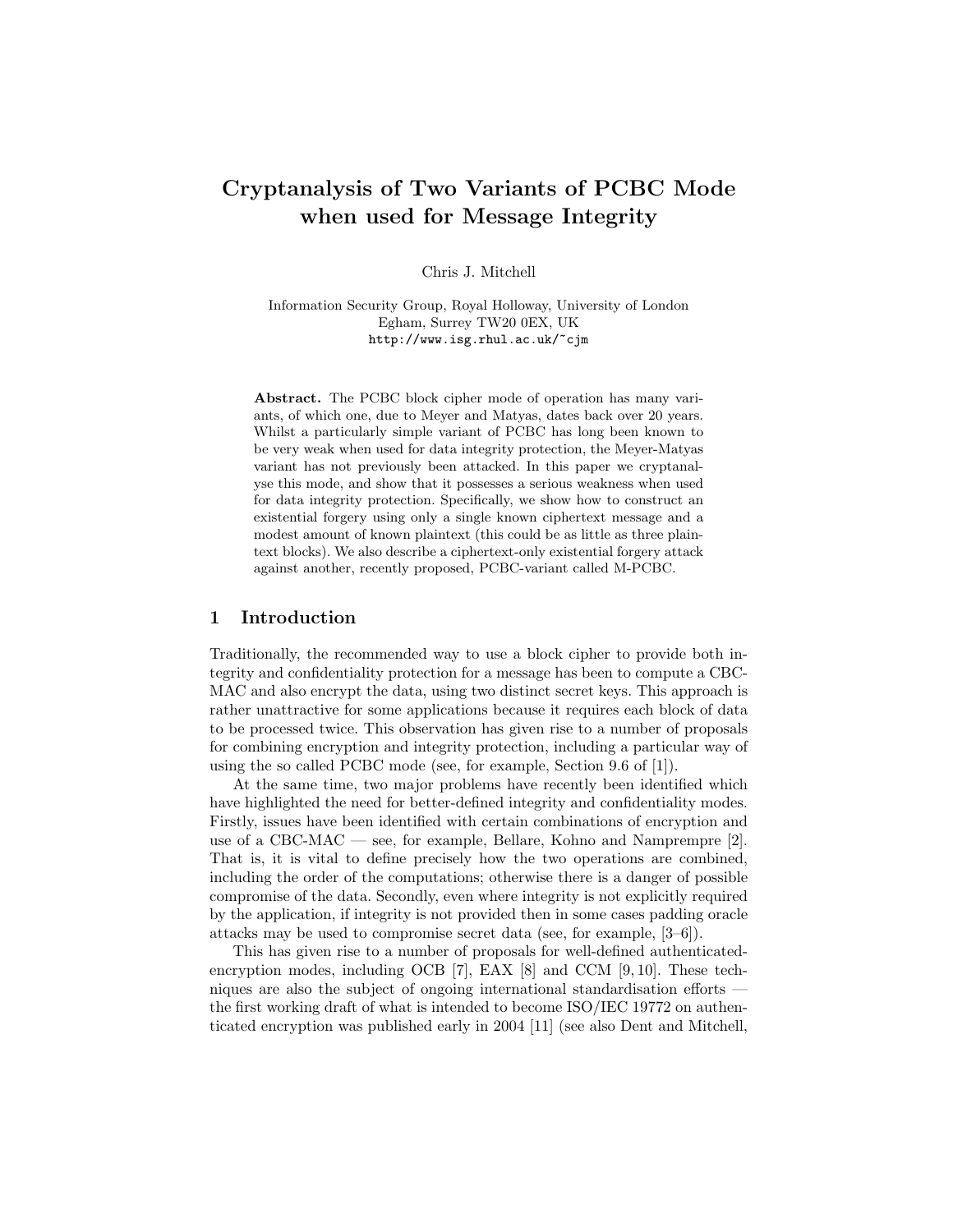[12]). OCB is to some extent analogous to the use of PCBC to provide integrity, in that it involves only a single pass through the data; unlike PCBC, it also possesses a proof of security.

In this paper we examine two different PCBC variants. We first examine a variant, identified below as PCBC+, which was one of the first ever proposals for a block cipher mode of operation designed to provide both integrity and confidentiality protection. We show that this variant is subject to a known plaintext attack, and hence does not provide adequate integrity protection. We go on to examine a newly proposed variant called M-PCBC [13] which is also claimed to provide both integrity and confidentiality protection when used appropriately. Unfortunately, as shown below, this claim is not correct.

It is important to note that the term PCBC is used by different authors to means slightly different things, and hence we first describe what we mean by PCBC. This is followed by analyses of PCBC+ and M-PCBC.

### 2 PCBC mode and variants

The precise origin and definition of PCBC, is unclear. In fact, the acronym PCBC has been used to mean two different things, and we define them both.

#### 2.1 The more general definition

Section 9.6 of [1] (Example 9.91) defines the Plaintext-Ciphertext Block Chaining mode of operation as follows (note that a special case of this definition goes back at least to 1982, since it is contained in the third and subsequent printings of Meyer and Matyas's 1982 book [14]).

First suppose that the data is to be protected using an  $n$ -bit block cipher, i.e. a block cipher operating on plaintext and ciphertext blocks of  $n$  bits. We write  $e_K(P)$  for the result of block cipher encrypting *n*-bit block P using the secret key K, and  $d_K(C)$  for the result of block cipher decrypting the n-bit block C using the key  $K$ . Suppose the plaintext to be protected is divided into a sequence of *n*-bit blocks (if necessary, first having been padded):  $P_1, P_2, \ldots, P_t$ .

Then, if the *n*-bit Initialisation Vector  $(IV)$  is S, the PCBC encryption of the plaintext  $P_1, P_2, \ldots, P_t$  is defined as:

$$
C_i = e_K(P_i \oplus G_{i-1}), \ 1 \le i \le t,
$$

where  $G_0 = S$ ,  $G_i = g(P_i, C_i)$ ,  $1 \leq i \leq t$ , and g is a simple function that maps a pair of n-bit blocks to a single n-bit block.

Menezes, Van Oorschot and Vanstone [1] make two remarks regarding the choice of q. Firstly they suggest the use of  $q(P, C) = P + C \text{ mod } 2^n$ , where the *n*-bit blocks  $P$  and  $C$  are treated as integers by regarding them as binary representations, and the modulo  $2^n$  sum is converted back to an n-bit block by taking the binary representation (left-padded as necessary with zeros). Secondly they suggest that  $q$  should not be equal to the bit-wise exclusive-or of the two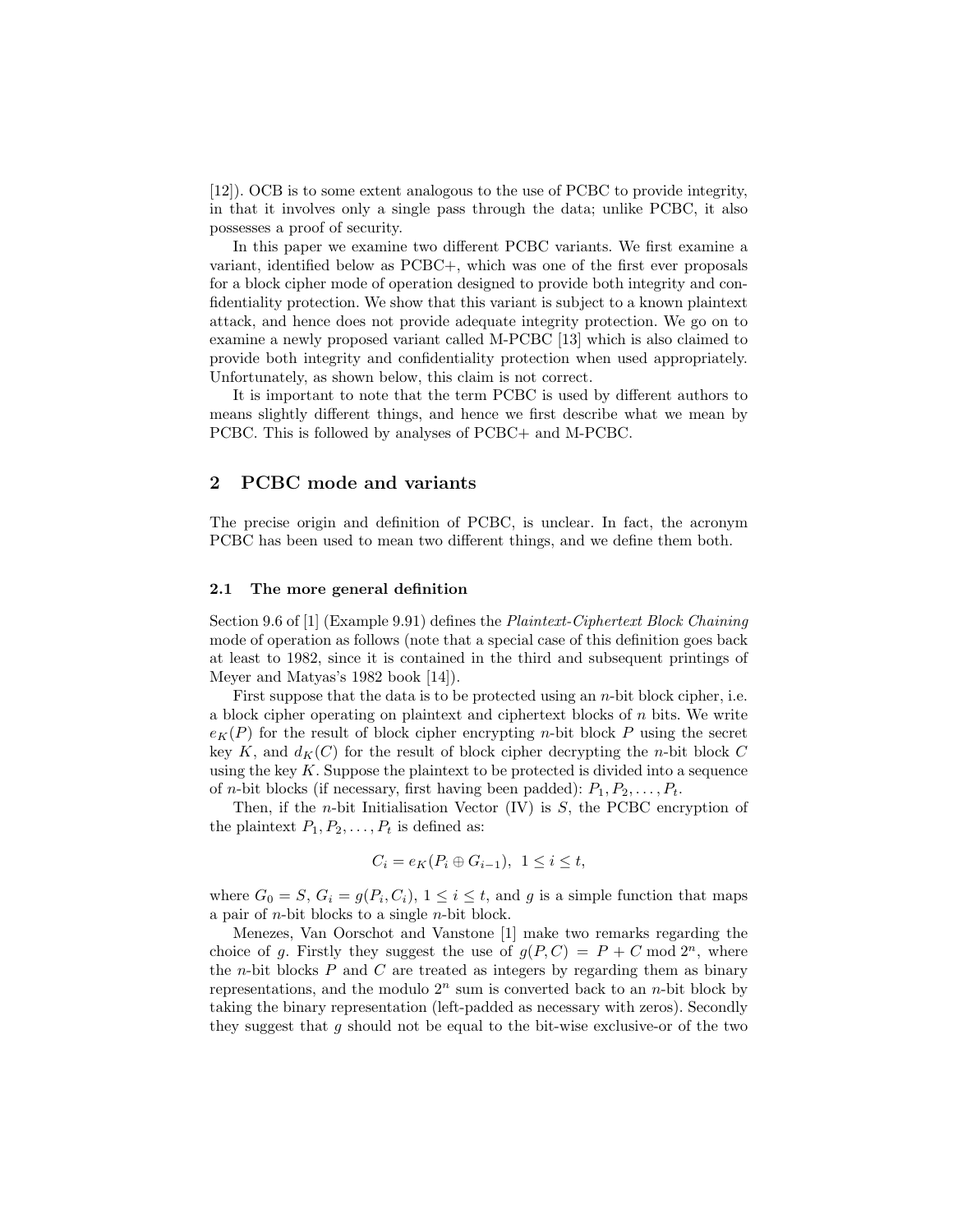inputs when the mode is to be used to protect the integrity of data (a precaution which they point out is necessary to avoid a known-plaintext attack).

The first choice for g listed above is the technique that is also described by Meyer and Matyas [14]. For convenience we call this mode PCBC+. It is this mode that we consider in detail in this paper. Despite the fact that it has been included in two well known books on cryptography, there would not appear to be any literature at all discussing the security of PCBC+.

We should, at this point, explain how PCBC+ mode (or any other variant of PCBC) can be used to provide both encryption and integrity-protection. The idea is very simple. First divide the data to be encrypted into a sequence of  $n$ -bit blocks, padding as necessary. Then append an additional  $n$ -bit block to the end of the message, where this block can be predicted by the decrypter (e.g. a fixed block). When the message is decrypted, a check is made that the final block is the expected value and, if it is, then the message is deemed authentic.

Before proceeding observe that this general approach possesses an intrinsic weakness. That is, suppose that a fixed final block (the terminator block) is used to detect message manipulations (as above). Then an attacker might be able to persuade the legitimate originator of protected messages to encrypt a message which contains the fixed terminator block somewhere in the middle of the message. The attacker will then be able to delete all ciphertext blocks following the encrypted terminator block, and such a change will not be detectable. Despite this weakness, using an appropriate encryption mode combined with a method for adding verifiable redundancy to a message is still used for message integrity protection — e.g. in Kerberos (see, for example,  $[12]$ ). As far as this paper is concerned we note that such an attack could be prevented by ensuring that the legitimate encrypter refuses to encrypt any plaintext message containing the terminator block. We further note that such an attack requires chosen plaintext, and the attacks we demonstrate later in this paper require only either a limited amount of known plaintext, or just known ciphertext.

#### 2.2 The more specific definition

PCBC is also sometimes defined [15, 16] to mean *Plaintext Cipher Block Chain*ing. In this case PCBC mode is a special case of PCBC as defined above, i.e. where  $g(P, C) = P \oplus C$  and where  $\oplus$  represents the bit-wise exclusive-or of the blocks P and C. To avoid any confusion we refer to the version of PCBC defined in Menezes et al. [1], and Section 2.1 above, as G-PCBC (for Generalised  $PCBC$ ), and the specific case where g is equal to exclusive-or simply as PCBC.

PCBC in this more specific sense was used in Kerberos version 4 [16] to provide encryption and integrity protection. This was achieved by the means described above, i.e. by checking the final decrypted block of the message.

It is important to observe that PCBC is precisely the version of G-PCBC that Menezes, van Oorschot and Vanstone [1] state should not be used to protect the integrity of data! The weakness of PCBC for use as an integrity-protection mode was first pointed out by Kohl [15]. As is simple to verify, Kohl pointed out that if two of the ciphertext blocks of a PCBC-encrypted message are interchanged,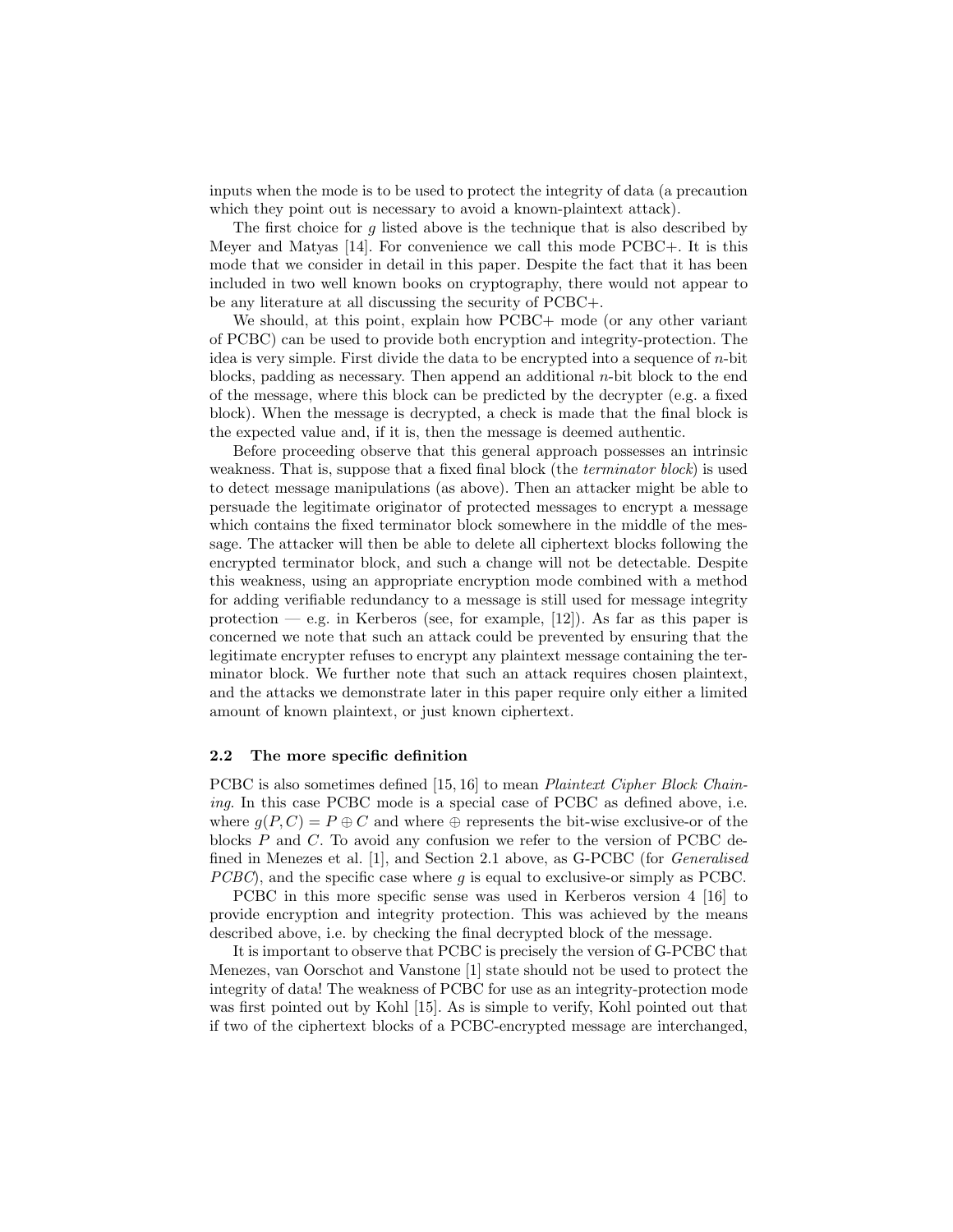then this does not affect the decryption of the final block, i.e. it is extremely simple to make undetectable changes to messages. Note that this is actually a stronger attack than is implied by [1] who refer only to the danger of knownplaintext attacks. Finally note that yet another variant of PCBC was proposed by Gligor and Donescu [17]; however, this scheme, known as iaPCBC, was shown to possess serious vulnerabilities by Ferguson et al. [18].

## 3 IV management strategy for G-PCBC

In the definition of G-PCBC in Section 2.1, the encrypter and decrypter are required to have access to the same  $n$ -bit IV, S. However, it is not completely clear from the discussions in [1, 14] how this is meant to be achieved, although it is clear that S should be different for each message. One possible approach is for the sender to choose  $S$  and send it in plaintext with the encrypted message. In such a case  $S$  might either be chosen at random or generated by a simple counter. In the latter case  $S$  will potentially be predictable to an intercepting attacker, and we next point out that this would be a potentially dangerous option, regardless of the choice of g.

Suppose  $C_1, C_2, \ldots, C_s$  are the first s blocks of an intercepted ciphertext message, encrypted using PCBC+, for which the attacker knows the plaintext  $P<sub>s</sub>$  (corresponding to  $C<sub>s</sub>$ ). Suppose also that message integrity is protected by appending the fixed terminator block  $P^*$  to the end of the message prior to encryption. If we further suppose that the attacker has access to a chosen plaintext encryption oracle (a strong assumption, admittedly), then the attacker submits for encryption a message with first block  $S \oplus P^* \oplus g(P_s, C_s)$ , where S is the 'predicted' IV to be used by the oracle. The first block of the encrypted message will be  $C^* = e_K(P^* \oplus g(P_s, C_s))$ . The attacker now knows that the ciphertext message  $C_1, C_2, \ldots, C_s, C^*$  will be accepted as genuine by the legitimate decrypter, since it is easy to check that the decryption of  $C^*$  will yield  $P^*$ .

For the remainder of this paper we therefore assume that the IV S is unknown to any attacker  $-$  e.g. as would be the case if it is chosen by the sender and sent in encrypted form with the encrypted message. This will nevertheless enable an attacker to force the decrypter to re-use an IV employed to encrypt an intercepted message, without knowing what the value of the IV is — we (implicitly) assume that this attack model applies in the remainder of this paper.

### 4 An existential forgery attack on PCBC+

We now describe an attack which requires one known ciphertext message, some partial known plaintext corresponding to this ciphertext, and computation with complexity of the order of  $2^{n/2}$  operations, where each operation is very simple (much simpler than an encryption operation). Here, as above,  $n$  is used to denote the plaintext/ciphertext block length. We also use  $\boxplus$  to denote addition modulo  $2^n$ ; similarly,  $\boxminus$  denotes subtraction modulo  $2^n$ . We first make a trivial observation, whose proof follows immediately from the definition of PCBC+.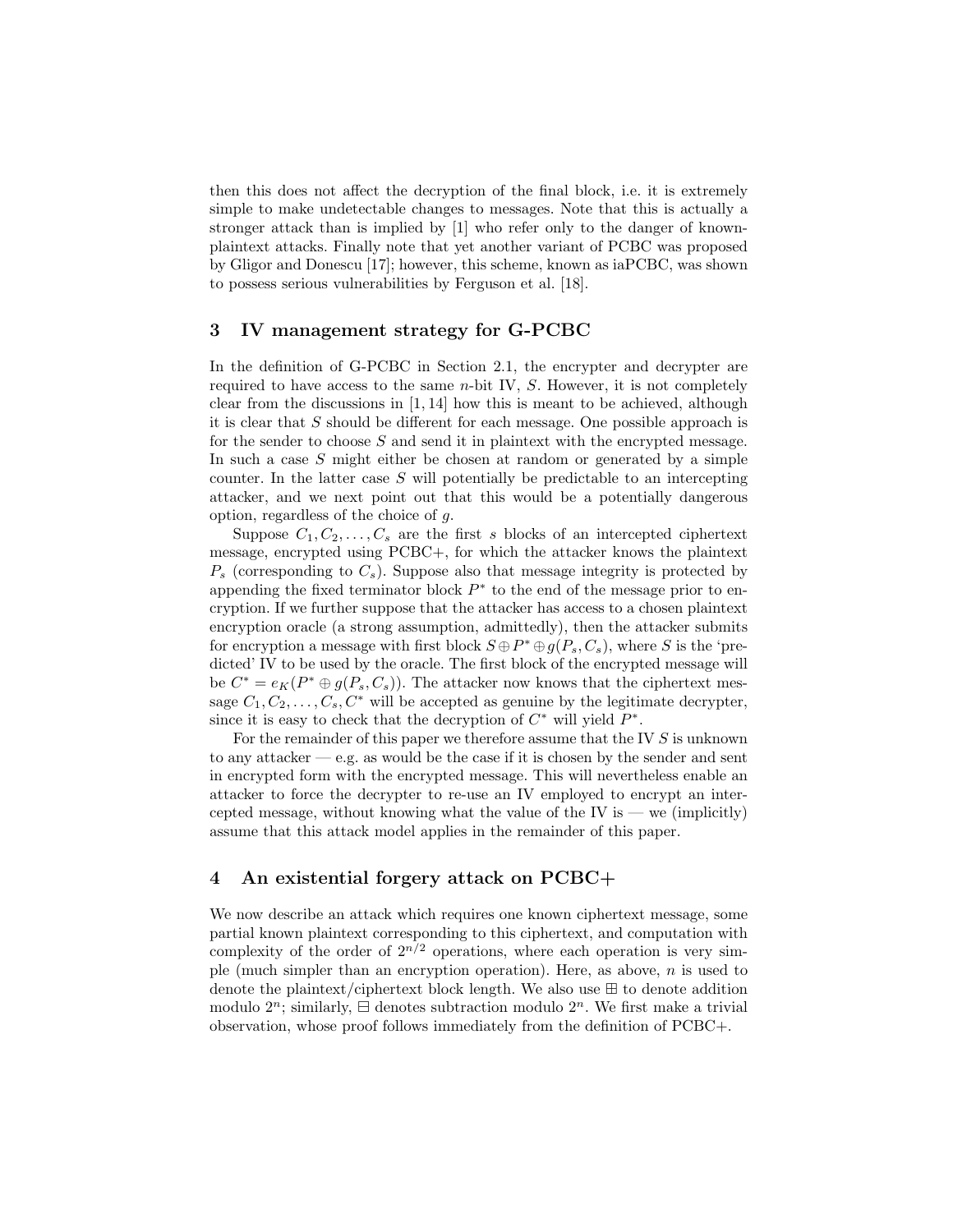**Observation 1** Suppose an attacker knows  $C_1, C_2, \ldots, C_t$ , a PCBC+ ciphertext message (where  $C_i$  is an n-bit block for every i). Suppose also that the attacker knows two consecutive plaintext blocks corresponding to this message:  $(P_{s-1}, P_s)$ say, where  $1 < s \leq t$ . Then the attacker can compute  $d_K(C_s)$  as

$$
d_K(C_s) = P_s \oplus (P_{s-1} \boxplus C_{s-1}).
$$

We can now give our main result.

**Theorem 1.** Suppose, for some  $r \geq 2$ , an attacker knows r pairs of blocks:

$$
\{(B_i, D_i) : 1 \le i \le r, D_i = d_K(B_i)\},\
$$

where  $K$  is a key used to compute one or more  $PCBC+$  ciphertexts. (Such a set can be obtained using r pairs of consecutive known plaintext blocks  $-$  see Observation 1). Suppose also that  $C_1, C_2, \ldots, C_t$  is a PCBC+ encrypted version of the message  $P_1, P_2, \ldots, P_t$ , where the final plaintext block  $P_t$  is equal to a fixed pattern  $P^*$  used to detect changes in the ciphertext and thereby guarantee message integrity. Further suppose that the attacker knows plaintext block  $P_s$  for some s satisfying  $1 \leq s < t$ .

Then, if the integer sequence  $(u_1, u_2, \ldots, u_w)$ ,  $w \geq 1, 1 \leq u_i \leq r$ , satisfies

 $E_i = (E_{i-1} \oplus D_{u_i}) \boxplus B_{u_i}, \ \ 1 \leq i \leq w$ 

where  $E_0 = E_w = P_s \boxplus C_s$ , then the PCBC+ decrypted version of the ciphertext

$$
C_1, C_2, \ldots, C_s, B_{u_1}, B_{u_2}, \ldots, B_{u_w}, C_{s+1}, C_{s+2}, \ldots, C_t
$$

is equal to

$$
P_1, P_2, \ldots, P_s, E_1 \boxminus B_{u_1}, E_2 \boxminus B_{u_2}, \ldots, E_w \boxminus B_{u_w}, P_{s+1}, P_{s+2}, \ldots, P_t.
$$

That is, the modified message is an existential forgery, since the final recovered plaintext block is  $P^*$ .

*Proof.* By definition, the decryption of  $C_1, C_2, \ldots, C_s$  will clearly yield the first s plaintext blocks  $P_1, P_2, \ldots, P_s$ . Next consider the decryption of  $B_{u_1}$ . By definition of PCBC+, the recovered plaintext block will equal

 $d_K(B_{u_1}) \oplus (C_s \boxplus P_s) = D_{u_1} \oplus E_0 = E_1 \boxminus B_{u_1}$ 

as required. Working inductively, the decrypted version of  $B_{u_i}$   $(1 \lt i \leq w)$  is equal to

$$
d_K(B_{u_i}) \oplus (B_{u_{i-1}} \boxplus (E_{i-1} \boxminus B_{u_{i-1}})) = D_{u_i} \oplus E_{i-1} = E_i \boxminus B_{u_i},
$$

again as required. The decrypted version of  $C_{s+1}$  is equal to

$$
d_K(c_{s+1}) \oplus (B_{u_w} \boxplus (E_w \boxminus B_{u_w})) = d_K(C_{s+1}) \oplus E_w
$$
  
=  $d_K(C_{s+1}) \oplus (P_s \boxplus C_s)$   
=  $P_{s+1}$ ,

and the result follows immediately.  $\Box$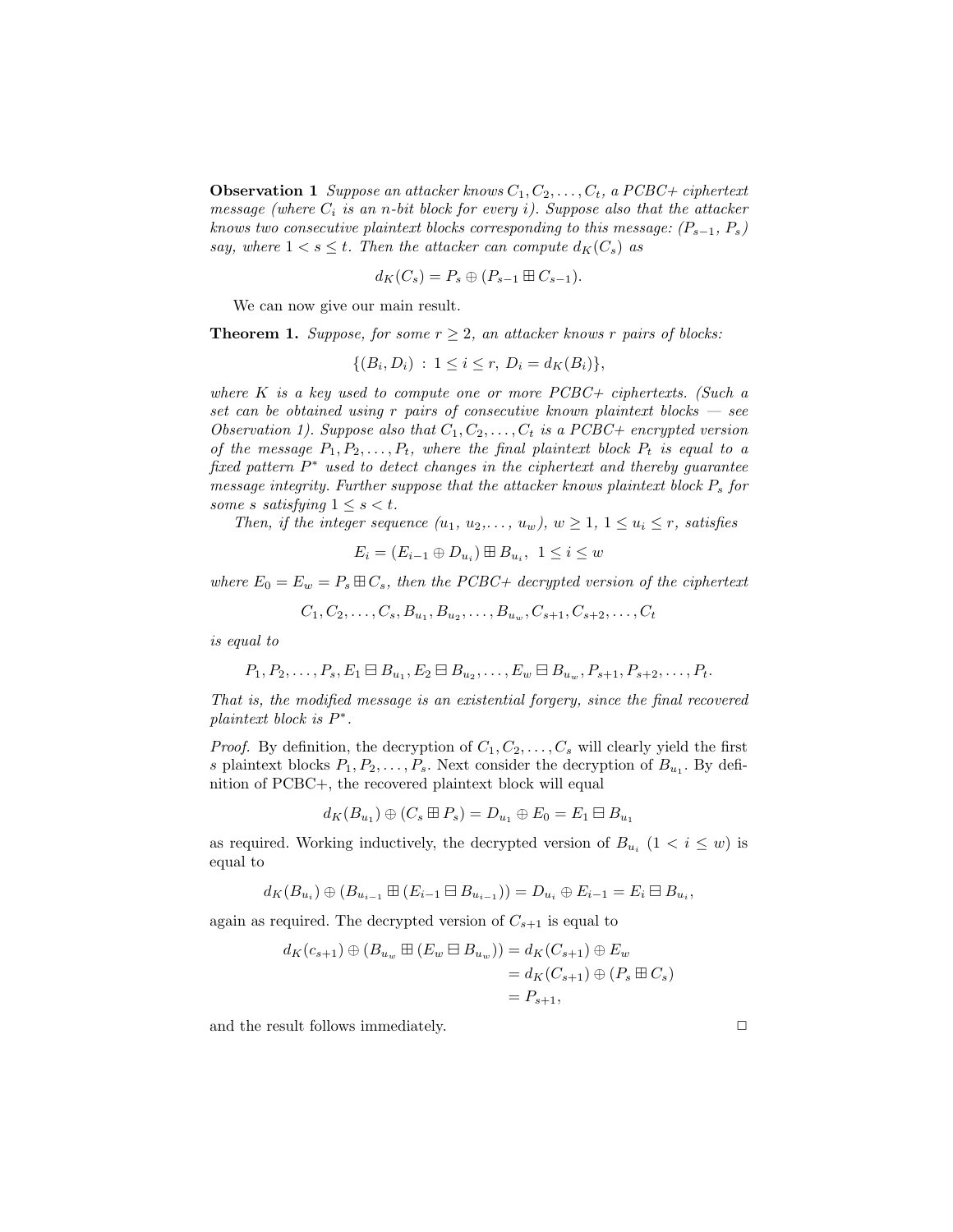Thus to find an existential forgery we simply need to find a sequence of positive integers  $(u_1, u_2, \ldots, u_w), w \geq 1, 1 \leq u_i \leq r$ , with the property that:

(i)  $E_0 = E_w = P_s \boxplus C_s$ , and

(ii)  $E_i = (E_{i-1} \oplus D_{u_i}) \boxplus B_{u_i}, 1 \le i \le w.$ 

Such a sequence can be constructed using the 'standard' Birthday Paradox arguments (see, for example, Section 2.1.5 of [1]). The procedure is as follows.

First choose a positive integer v such that  $|r^v| = 2^{n/2}$ . For example, if  $n = 64$  and  $r = 4$  then  $v = 16$ . Then generate all  $r^v$  possible sequences  $(u_1,$  $u_2,\ldots, u_v$ ,  $1 \leq u_i \leq r$ , and for each such sequence compute  $E_0, E_1, \ldots, E_v$ using the equations  $E_0 = P_s \boxplus C_s$  and  $E_i = (E_{i-1} \oplus D_{u_i}) \boxplus B_{u_i}, 1 \le i \le v$ . Sort and store all the  $E_v$  values.

Now repeat the same process working 'backwards' from  $P_s \boxplus C_s$ . That is, generate all  $r^v$  possible sequences  $(u_1, u_2, \ldots, u_v)$ ,  $1 \leq u_i \leq r$ , and for each such sequence compute  $F_0, F_1, \ldots, F_v$  using the equations  $F_v = P_s \boxplus C_s$  and  $F_{i-1} = (F_i \boxminus B_{u_i}) \oplus D_{u_i}, 1 \leq i \leq v$ . If any of the values  $F_0$  equal any of the  $E_v$  values then the corresponding two sequences can be concatenated to yield a sequence with the desired properties. Because of the choice of the parameter  $v$ , there is a good chance of such a match occurring. The attack is now complete.

# 5 Remarks on the attack on PCBC+

We now analyse the existential forgery attack on PCBC+ presented in Section 4.

#### 5.1 Effectiveness of the attack

The discussion above of the use of a Birthday Paradox search makes the implicit assumption that the values of  $E_v$  and  $F_0$  will be randomly distributed across the range of all possible  $n$ -bit values. This is clearly not a completely sound assumption, since there is no rigorous evidence that recursively adding and then ex-oring pairs of values from a fixed (small) set of pairs will result in the desired random distribution. Indeed, in some ways this process will clearly not give a random distribution, since if the least significant values of B and D are the same, and  $E' = (E \oplus D) \boxplus B$ , then E and E' will have the same least significant bit. The precise effectiveness of the attack thus remains to be determined. However, regardless of the choices of D and B, the function  $f(X) = (X \oplus D) \boxplus B$  is a permutation on the set of all  $n$ -bit values X. Hence it does seem reasonable to assume that the birthday attack will have a good chance of working.

#### 5.2 Attack complexity

First observe that the known plaintext block  $P_s$  used in the attack could be one of those used to deduce a value of  $d_K(C)$ , as per Observation 1. Hence the minimum number of known plaintext blocks necessary to perform the attack is just three, as long as they are all consecutive (since three consecutive blocks will yield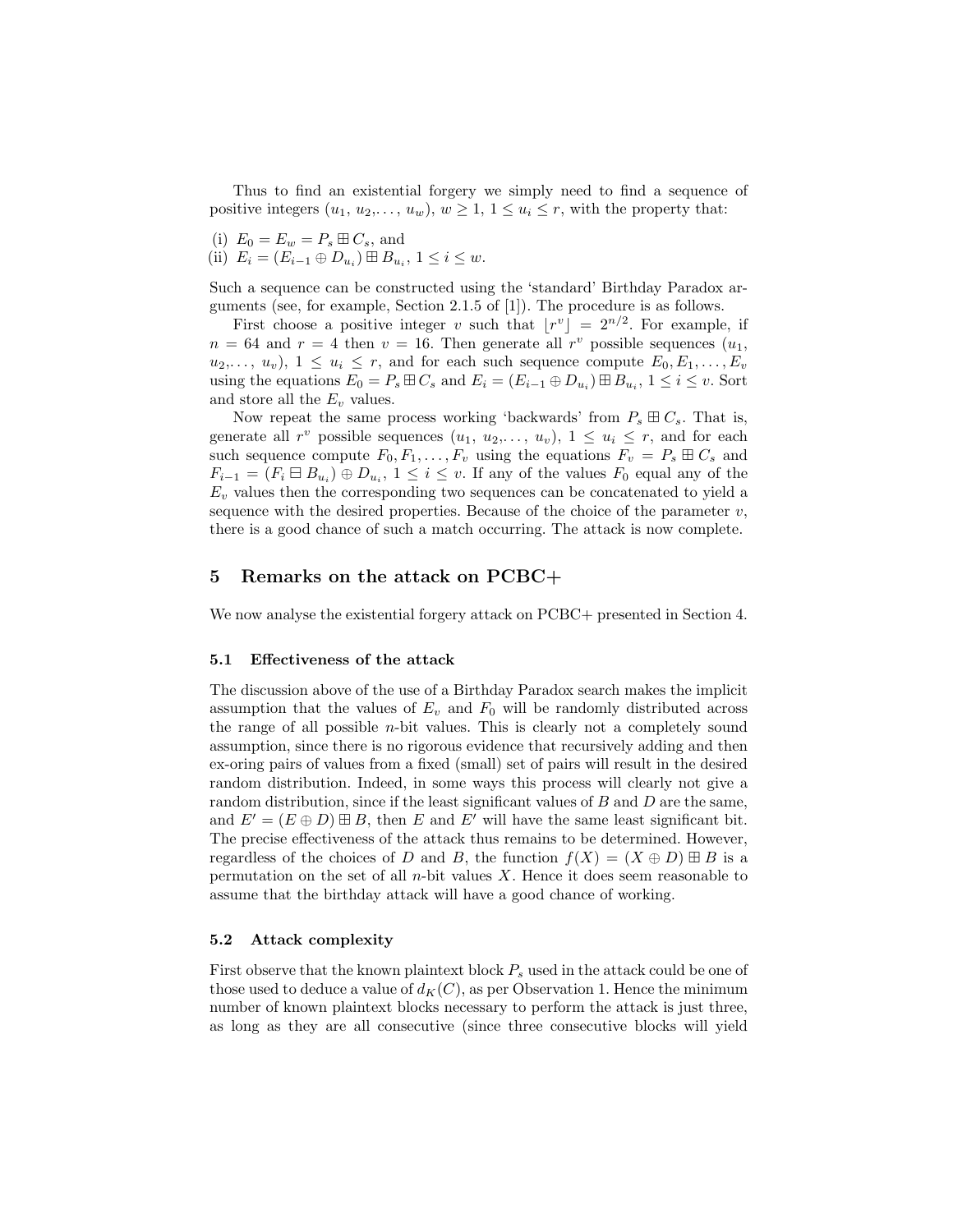two pairs of consecutive plaintext blocks). Second note that the computations required to perform the attack involve purely comparisons of bit strings, ex-ors of bit strings, and modulo  $2<sup>n</sup>$  additions of bit strings. All these operations can be computed very quickly. The total number of operations is clearly  $O(2^{n/2})$ .

The attack could be performed using a number of known ciphertext messages created using the same key, as long as a plaintext block is known for each. In this case, the first half of one ciphertext message could be joined to the second half of a different ciphertext message (with some intermediary blocks inserted).

#### 5.3 Other integrity protection measures

The above attack assumes that a final plaintext block  $P^*$  is used for integrity protection. However, precisely the same approach would work if either the last  $r$  blocks of plaintext were set to a fixed pattern, or the final block (or  $r$  blocks) were set equal to the first block (or  $r$  blocks) of the message.

If the message length is fixed, e.g. by including a string indicating the message length as the first or last plaintext block, then the described attack apparently fails. However, a slightly more complex version of the attack will still work if the attacker knows two plaintext blocks in a ciphertext message  $C_1, C_2, \ldots, C_t$ at a distance of precisely w blocks apart:  $C_r$  and  $C_{r+w}$  say. After a search of the same complexity as described above, a string of w replacement ciphertext blocks can be inserted into the message to replace blocks  $C_{r+1}, C_{r+2}, \ldots, C_{r+w}$ , without altering the decryption of any subsequent blocks. (The details are straightforward — the main difference is that  $E_0$  and  $E_w$  will be different).

In fact, even if the final plaintext block is a CRC computed as a function of all the previous plaintext blocks, an attack along similar lines is still probably possible. In this case, only strings of ciphertext blocks  $E_0, E_1, \ldots, E_v$  and  $F_0, F_1, \ldots, F_v$  that do not affect the CRC computations should be considered. This will increase the attack complexity to some extent, but otherwise it seems that everything should still work.

#### 5.4 Generalisations of the attack

Finally note that the entire attack strategy outlined in Section 4 could be generalised to other variants of G-PCBC, i.e. to other choices of the function  $q$ . Re-examination of the attack reveals that it will still work in exactly the same way as long as  $g$  has the following 'invertibility' property. That is, if, given any  $n$ bit blocks X and Y, it is possible to find an n-bit block Z such that  $X = g(Y, Z)$ , then precisely the same attack strategy will work.

To see this, we outline how to modify the arguments in section 4 to this new scenario. First let  $g^{-1}$  be defined such that  $g^{-1}(g(X, Y), Y) = X$  for any n-bit blocks  $X$  and  $Y$ . This 'inverse function' exists by our assumption immediately above. Observation 1 generalises trivially, yielding

$$
d_K(C_s) = P_S \oplus g(P_{i-1}, C_{i-1}).
$$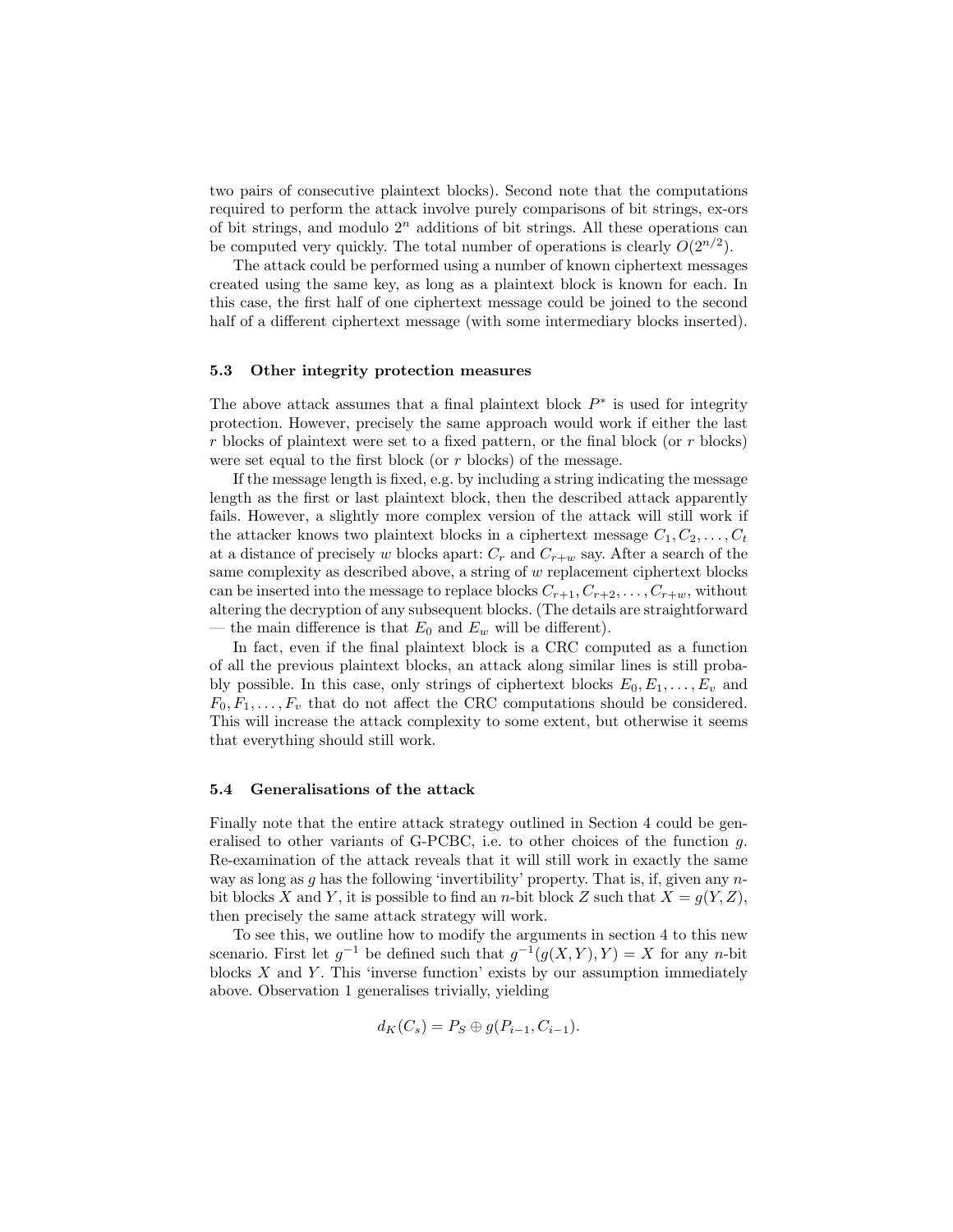Next, as in Theorem 1, suppose  $(u_1, u_2, \ldots, u_w), w \ge 1, 1 \le u_i \le r$ , satisfies

$$
E_i = g(E_{i-1} \oplus D_{u_i}, B_{u_i}), \ 1 \le i \le w
$$

where  $E_0 = E_w = g(P_s, C_s)$ . Note that this means that

$$
E_{i-1} \oplus D_{u_i} = g^{-1}(E_i, B_{u_i}).
$$

Then the G-PCBC decrypted version of the ciphertext message

$$
C_1, C_2, \ldots, C_s, B_{u_1}, B_{u_2}, \ldots, B_{u_w}, C_{s+1}, C_{s+2}, \ldots, C_t
$$

is equal to

$$
P_1, P_2, \ldots, P_s, g^{-1}(E_1, B_{u_1}), g^{-1}(E_2, B_{u_2}), \ldots, g^{-1}(E_w, B_{u_w}), P_{s+1}, P_{s+2}, \ldots, P_t.
$$

This follows since:

- the decryption of  $B_{u_1}$  yields  $d_K(B_{u_1}) \oplus g(P_s, C_s) = D_{u_1} \oplus E_0 = g^{-1}(E_1, B_{u_1}),$
- the decryption of  $B_{u_i}$ ,  $(i > 1)$  yields  $d_K(B_{u_i}) \oplus g(B_{u_{i-1}}, g^{-1}(E_{i-1}, B_{u_{i-1}})) =$  $D_{u_i} \oplus E_{i-1} = g^{-1}(E_i, B_{u_i}),$  and
- the decrypted version of  $C_{s+1}$  equals  $d_K(c_{s+1}) \oplus g(B_{u_w}, g^{-1}(E_w, B_{u_w}))$  =  $d_K(C_{s+1}) \oplus E_w = d_K(C_{s+1}) \oplus g(P_s, C_s) = P_{s+1}.$

These observations suggest that it is probably dangerous to use any variant of G-PCBC for message integrity, almost regardless of how redundancy is added to the message prior to encryption.

# 6 M-PCBC

PCBC is appealingly simple to implement, and this motivated recent work by Sierra et al. [13], who define a PCBC variant they call M-PCBC (for Memory PCBC). Like G-PCBC and PCBC, M-PCBC requires the message to be divided into a sequence  $P_1, P_2, \ldots, P_t$  of *n*-bit blocks prior to encryption. M-PCBC uses a pair of Initialisation Vectors, which we denote by  $S_W$  and  $S_P$ , and also a series of intermediate values  $W_0, W_1, \ldots, W_t$ . Encryption then operates as follows:

$$
C_i = e_K(P_i \oplus W_i \oplus P_{i-1}), \ 1 \leq i \leq t,
$$

where  $W_1 = S_W$ ,  $P_0 = S_P$  and  $W_i = G(W_{i-1}, C_{i-1}),$   $(1 \lt i \leq t)$ .

The function G maps a pair of *n*-bit blocks to a single *n*-bit block, and is defined as follows<sup>1</sup>. Suppose  $W = W_L || W_R$  and  $C = C_L || C_R$ , where  $||$  denotes concatenation and  $W_L$ ,  $W_R$ ,  $C_L$  and  $C_R$  are blocks of bits of length  $n/2$  (we suppose that  $n$  is even, as is always the case in practice). Then

$$
G(W, C) = (W_L \oplus W_R) || (C_L \oplus C_R).
$$

 $<sup>1</sup>$  In order to permit the simplest presentation of the scheme, the notation of [13] has</sup> been revised slightly; in the notation of [13],  $IV = S_P \oplus S_W$ ,  $IV_2 = S_W$  and  $R_i = W_i$ .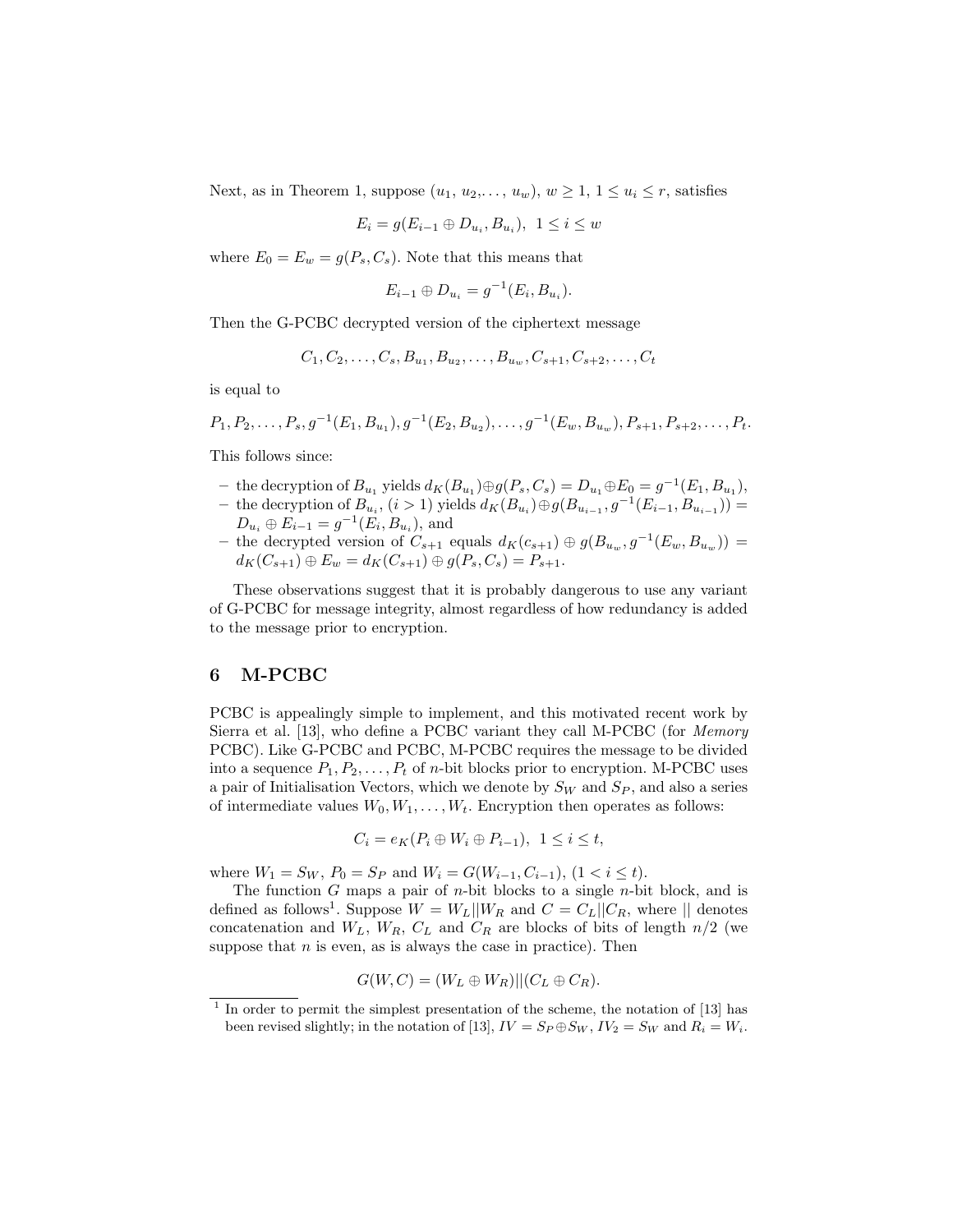Hence decryption operates as follows:

$$
P_i = d_K(C_i) \oplus W_i \oplus P_{i-1}, \ 1 \leq i \leq t.
$$

To use M-PCBC to protect data integrity, Sierra et al. [13] suggest using the same method as proposed for G-PCBC and PCBC, i.e., they propose adding a fixed final plaintext block prior to encryption. Below, we analyse the effectiveness of M-PCBC for integrity protection on the assumption that this approach is used.

# 7 Some elementary properties of M-PCBC

We first give an alternative expression for M-PCBC decryption.

**Lemma 1.** If  $P_1, P_2, \ldots, P_t$  are obtained from the M-PCBC decryption of ciphertext  $C_1, C_2, \ldots, C_t$  using key K and Initialisation Vectors  $S_P$  and  $S_W$  then, if i satisfies  $1 \leq i \leq t$ :

$$
P_i = S_P \oplus \bigoplus_{j=1}^i (d_K(C_j) \oplus W_j).
$$

where  $W_1 = S_W$ ,  $W_i = G(W_{i-1}, C_{i-1})$ ,  $(1 \lt i \leq t)$ , and we denote the leftmost  $n/2$  bits of  $C_k$  and  $W_k$  by  $C_{k_k}^L$  and  $W_k^L$  respectively, and the rightmost  $n/2$  bits of  $C_k$  and  $W_k$  by  $C_k^R$  and  $W_k^R$ .

*Proof.* We prove the result by induction on  $i$ .

For the case  $i = 1$ , observe that  $P_1 = d_K(C_1) \oplus W_1 \oplus P_0$ , as required. Now suppose that the result holds for  $i = r$  (for some r satisfying  $1 \le r < t$ ). Then:

$$
P_{r+1} = d_K(C_{r+1}) \oplus W_{r+1} \oplus P_r
$$
  
=  $d_K(C_{r+1}) \oplus W_{r+1} \oplus S_P \oplus \bigoplus_{j=1}^r (d_K(C_j) \oplus W_j)$   
(by the inductive hypothesis)

$$
= S_P \oplus \bigoplus_{j=1}^{r+1} (d_K(C_j) \oplus W_j),
$$

as required. The result now follows.  $\Box$ 

Lemma 2. Using the notation and assumptions of Lemma 1,

$$
W_i = (S_W^L \oplus S_W^R \oplus \bigoplus_{k=1}^{i-2} (C_k^L \oplus C_k^R)) || (C_{i-1}^L \oplus C_{i-1}^R), (1 < i \le t),
$$

where  $S_W^L$  and  $S_W^R$  are the leftmost and rightmost  $n/2$  bits of  $S_W$ , respectively. That is, for  $1 < i \leq t$ :

$$
W_i^L = S_W^L \oplus S_W^R \oplus \bigoplus_{k=1}^{i-2} (C_k^L \oplus C_k^R)
$$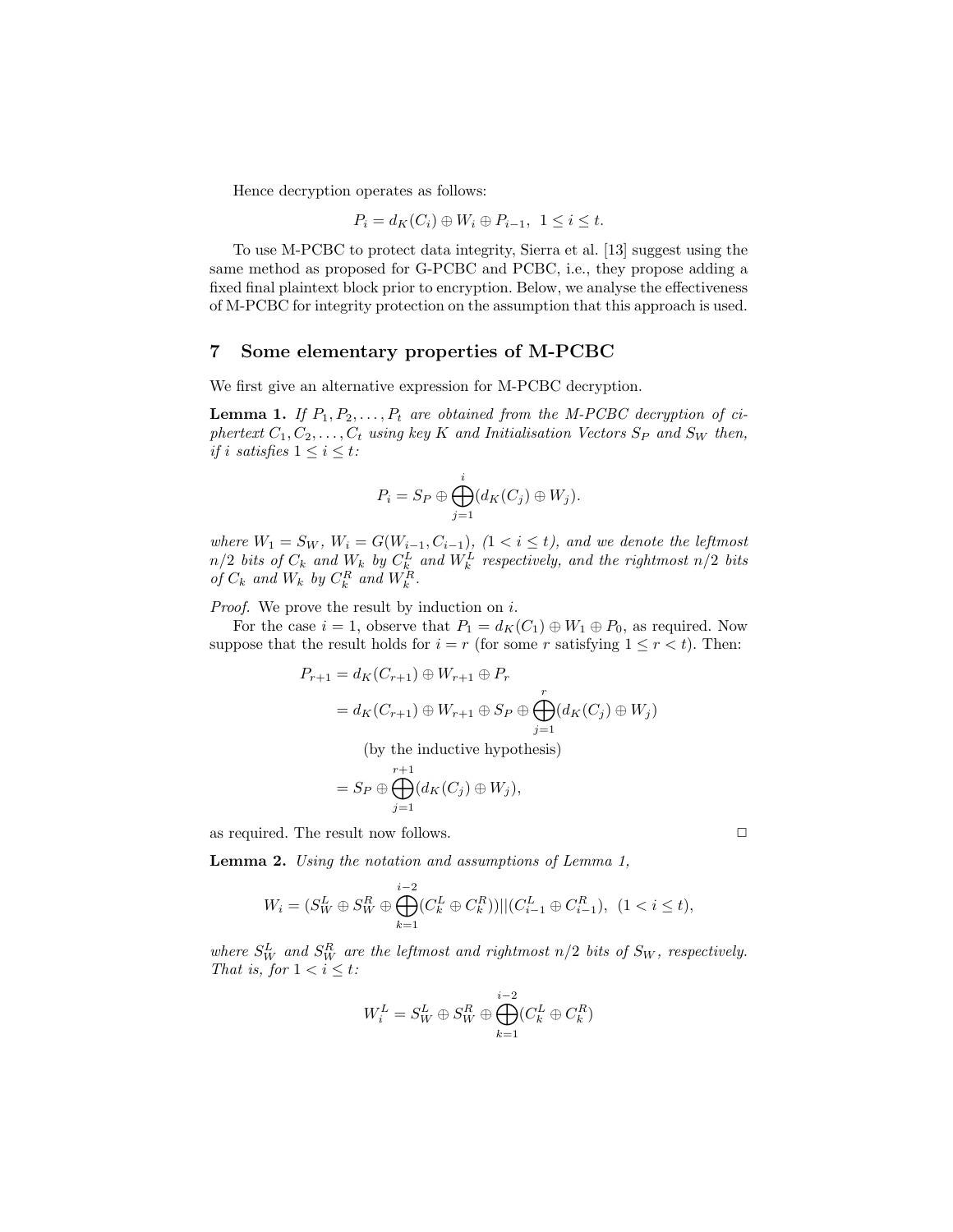$$
W_i^R = C_{i-1}^L \oplus C_{i-1}^R.
$$

*Proof.* We prove the result by induction on i. If  $i = 2$ , by definition of G and since  $W_1 = S_W$ , we have  $W_2 = G(W_1, C_2) = (S_W^L \oplus S_W^R) || (C_2^L \oplus C_2^R)$ , as required. If the result holds for  $i = r$  (for some r satisfying  $2 \le r < t$ ), then:

$$
W_{r+1} = G(W_r, C_r) \text{ (by definition)},
$$
  
=  $(W_r^L \oplus W_r^R)||(C_r^L \oplus C_r^R)$  (by definition of G),  

$$
= (S_W^L \oplus S_W^R \oplus (\bigoplus_{k=1}^{r-2} (C_k^L \oplus C_k^R)) \oplus (C_{r-1}^L \oplus C_{r-1}^R))||(C_r^L \oplus C_r^R)
$$

(by the inductive hypothesis), and the result now follows.  $\Box$ 

These lemmas then enable us to establish the following result, in which the plaintext recovered from an encrypted message can be expressed as a function only of the ciphertext blocks, the Initialisation Vectors, and the secret key K.

**Theorem 2.** If  $P_1, P_2, \ldots, P_t$  are obtained from the M-PCBC decryption of  $C_1, C_2, \ldots, C_t$  using key K and Initialisation Vectors  $S_W$  and  $S_P$  then:

P<sup>1</sup> = S<sup>P</sup> ⊕ S<sup>W</sup> ⊕ dK(C1), P<sup>i</sup> = S<sup>P</sup> ⊕ S<sup>W</sup> ⊕ M i j=1 dK(C<sup>j</sup> ) ⊕ (S L <sup>W</sup> ⊕ S R <sup>W</sup> ⊕ M i−2 k=1 k even (C L <sup>k</sup> ⊕ C R k ))||( M i−1 j=1 (C L <sup>j</sup>−<sup>1</sup> ⊕ C R j−1 )), (i even, 2 < i ≤ t), P<sup>i</sup> = S<sup>P</sup> ⊕ S<sup>W</sup> ⊕ M i j=1 <sup>d</sup>K(C<sup>j</sup> ) <sup>⊕</sup> ((<sup>M</sup> i−2 k=1 k odd (C L <sup>k</sup> ⊕ C R k ))||( M i−1 j=1 (C L <sup>j</sup>−<sup>1</sup> ⊕ C R j−1 ))), (i odd, 2 < i ≤ t).

where  $C_k^L$  and  $C_k^R$  are as defined previously.

*Proof.* The equation for  $P_1$  follows immediately from Lemma 1. Now suppose i satisfies  $2 \leq i \leq t$ . Then the result follows from substituting the equation for  $W_i$ from Lemma 2 into the equation from Lemma 1.  $\Box$ 

# 8 Breaking M-PCBC

It follows from Theorem 2 that the recovered plaintext  $P_i$  is a function only of the set of ciphertext blocks  $\{C_1, C_2, \ldots, C_i\}$  (and the key and IVs) and not of the order in which the ciphertext blocks occur (except with respect to whether

and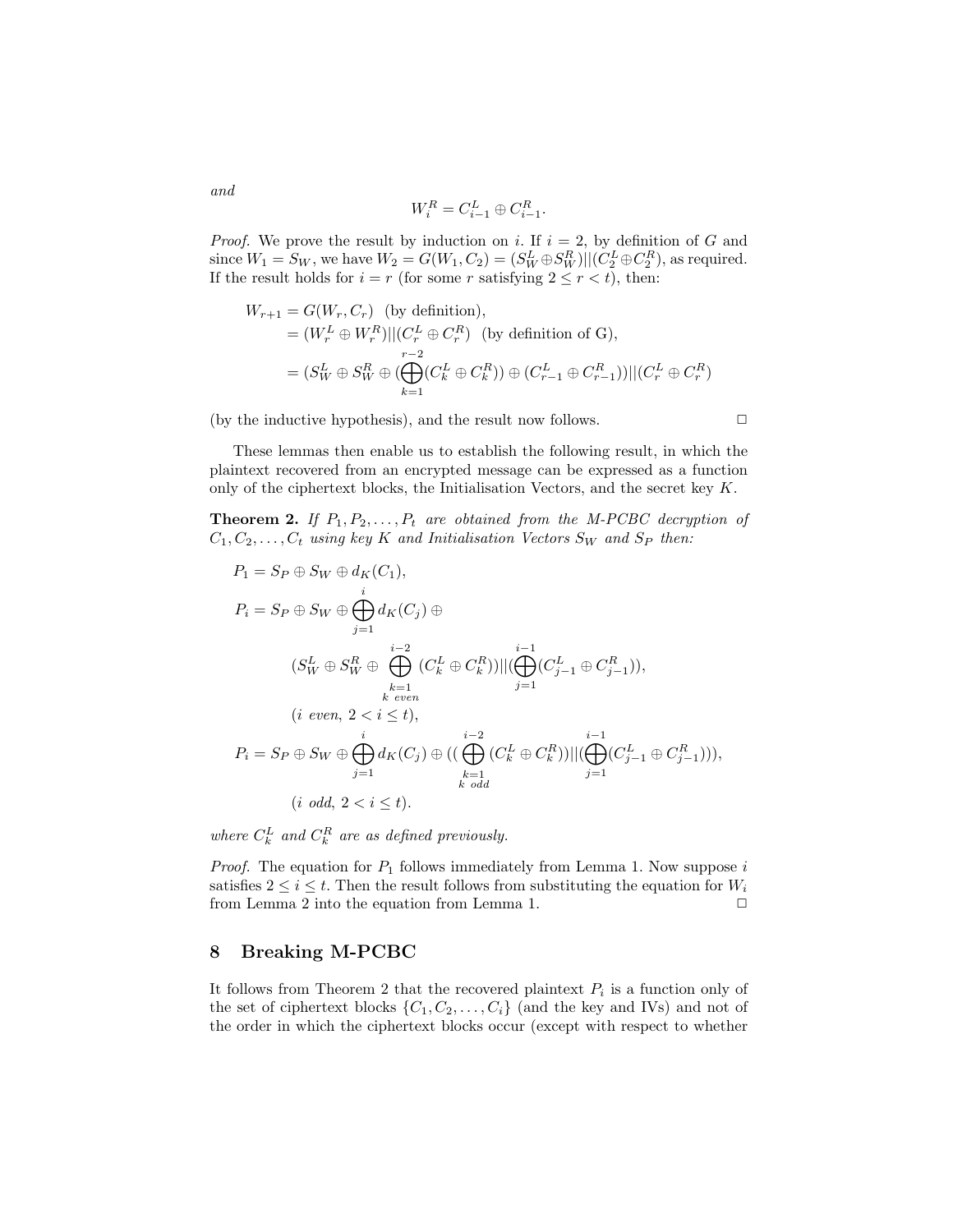the ciphertext blocks appear in an even or an odd position and the values of  $C_i$  and  $C_{i-1}$ ). This enables trivial ciphertext-only 'forgeries' to be constructed, i.e. manipulations of valid messages for which the decrypted version of the final block will remain unchanged (and hence the integrity check will succeed).

For example, in a five-block encrypted message, interchanging the first and third ciphertext blocks will not affect the decryption of the fifth block, although, of course, the first four blocks will be corrupted. This is directly analogous to the simple attacks on PCBC mode due to Kohl [15].

# 9 Conclusions

The PCBC+ and M-PCBC modes have been described and various properties of each mode exhibited. These properties imply that both modes are unacceptably weak for one of their main intended uses, namely the protection of data integrity. The M-PCBC mode is particularly weak, in that a simple known ciphertext based forgery attack exists, which is easy to perform regardless of the block cipher block length  $n$ . The use of one of the recently designed authenticated encryption modes for which a proof of security exists, such as OCB, CCM or EAX, is recommended instead of either of these modes.

# Acknowledgements

The author would like to acknowledge helpful comments and advice provided by Lars Knudsen and Caroline Kudla.

# References

- 1. Menezes, A.J., van Oorschot, P.C., Vanstone, S.A.: Handbook of Applied Cryptography. CRC Press, Boca Raton (1997)
- 2. Bellare, M., Kohno, T., Namprempre, C.: Breaking and provably repairing the SSH authenticated encryption scheme: A case study of the encode-then-encryptand-MAC paradigm. ACM Transactions on Information and System Security 7 (2004) 206–241
- 3. Black, J., Urtubia, H.: Side-channel attacks on symmetric encryption schemes: The case for authenticated encryption. In: Proceedings of the 11th USENIX Security Symposium, San Francisco, CA, USA, August 5-9, 2002, USENIX (2002) 327–338
- 4. Canvel, B., Hiltgen, A., Vaudenay, S., Vuagnoux, M.: Password interception in a SSL/TLS channel. In Boneh, D., ed.: Advances in Cryptology — CRYPTO 2003, 23rd Annual International Cryptology Conference, Santa Barbara, California, USA, August 17-21, 2003, Proceedings. Volume 2729 of Lecture Notes in Computer Science., Springer-Verlag, Berlin (2003) 583–599
- 5. Paterson, K.G., Yau, A.: Padding oracle attacks on the ISO CBC mode padding standard. In Okamoto, T., ed.: Topics in Cryptology — CT-RSA 2004, The Cryptographers' Track at the RSA Conference 2004, San Francisco, CA, USA, February 23-27, 2004, Proceedings. Volume 2964 of Lecture Notes in Computer Science., Springer-Verlag, Berlin (2004) 305–323